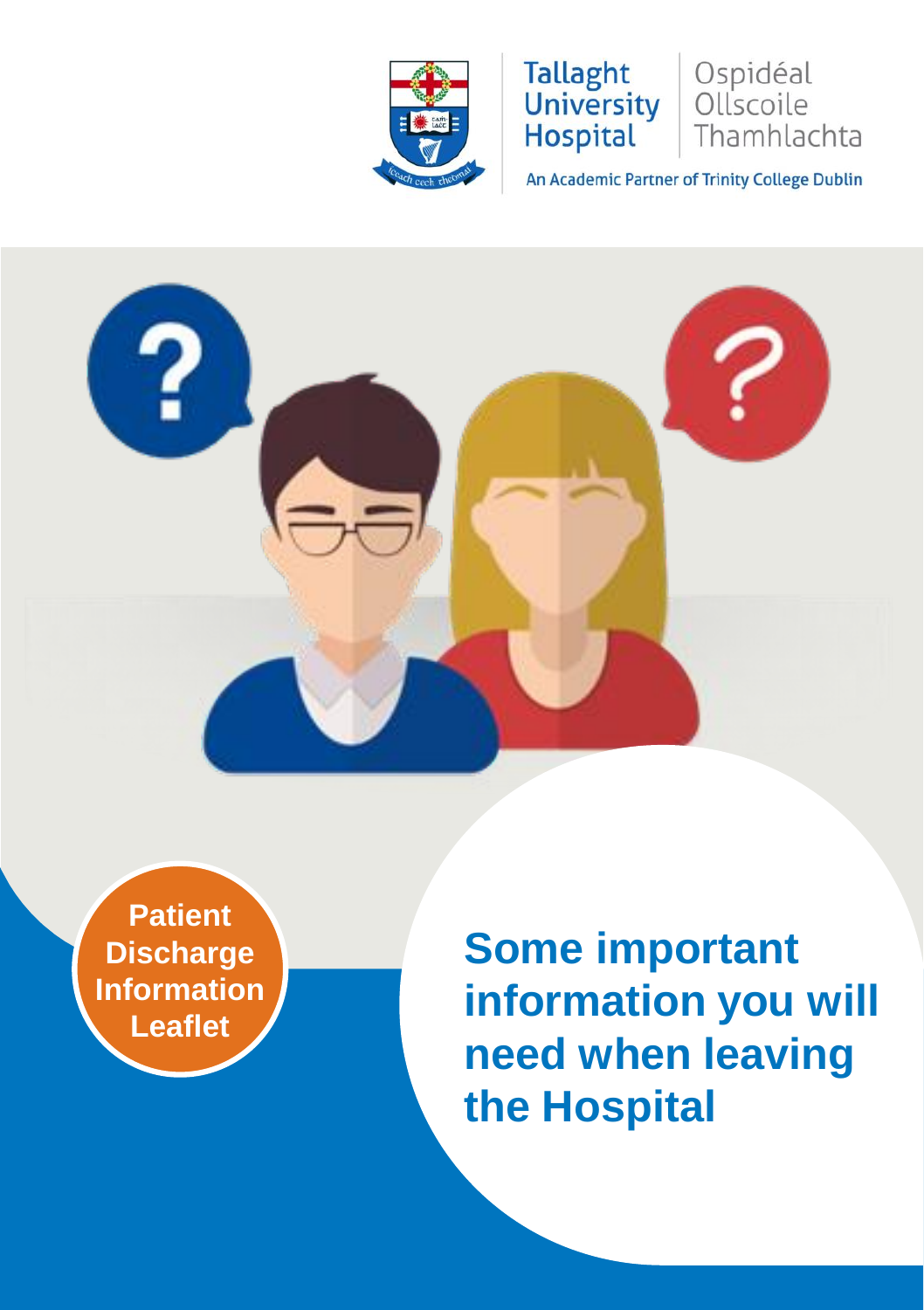# **Welcome to Tallaght University Hospital**

The length of the time you spend in hospital will depend on your clinical condition.



Soon after your admission you will be given a Predicted Date of discharge (PDD). This is the date when we hope to be able to send you home.

Predicted date of discharge is:

The name of the Doctor responsible for your care is:

\_\_\_\_\_\_\_\_\_\_\_\_\_\_\_\_\_\_\_\_\_\_\_\_\_\_\_\_\_\_\_\_\_\_\_\_\_\_\_\_\_\_

# **Your Discharge Plan:**

From the day you are admitted to the Hospital, there are a number of different staff involved in your care. This team, made up of many different members will work with you, your relatives and carers to plan your discharge.

Please tell your Doctor or Nurse as early as possible in your stay if you think you will have any problems with going home.

# **On the Day of Discharge**



The Hospital aims to discharge patients home by 11am. Patients are moved to the Transition Lounge on the Ground Floor where you will be given your discharge information / prescription.

The Transition Lounge has facilities including a television and refreshments. This is where your family can meet you to bring you home.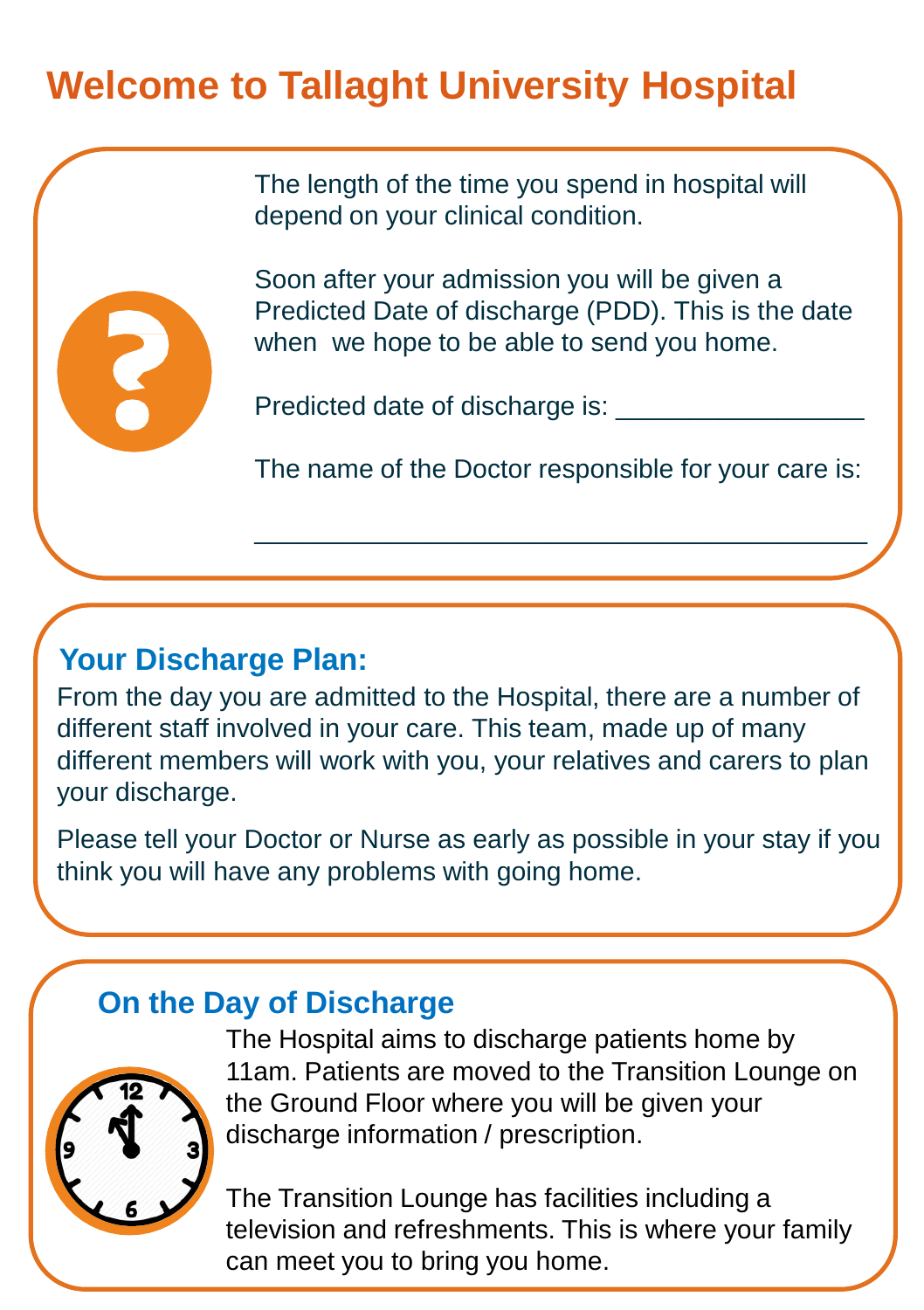# **Questions that patients ask**

Are there any danger signals/red flags to look out for when I go home?

If I need help and care at home after I leave hospital, who will help me to arrange this?



Are there any special instructions for daily activities?

Will I need special equipment at home?

Who will help me to arrange this?

Will there be any follow up appointments?

When can I return to work or to my normal routine?

#### **Know Your Medicines**

Here are a few questions to make sure you have the answers to before you leave.

 What medicines do I need to keep taking, and for how long?



- **Have any medications been added, stopped or** changed, and why?
- **How do I take my medications, and for how** long?
- **-** How will I know if my medication is working, and what side effects do I watch for?

**Any further questions regarding your medications after discharge, please talk to your Hospital Pharmacist.**